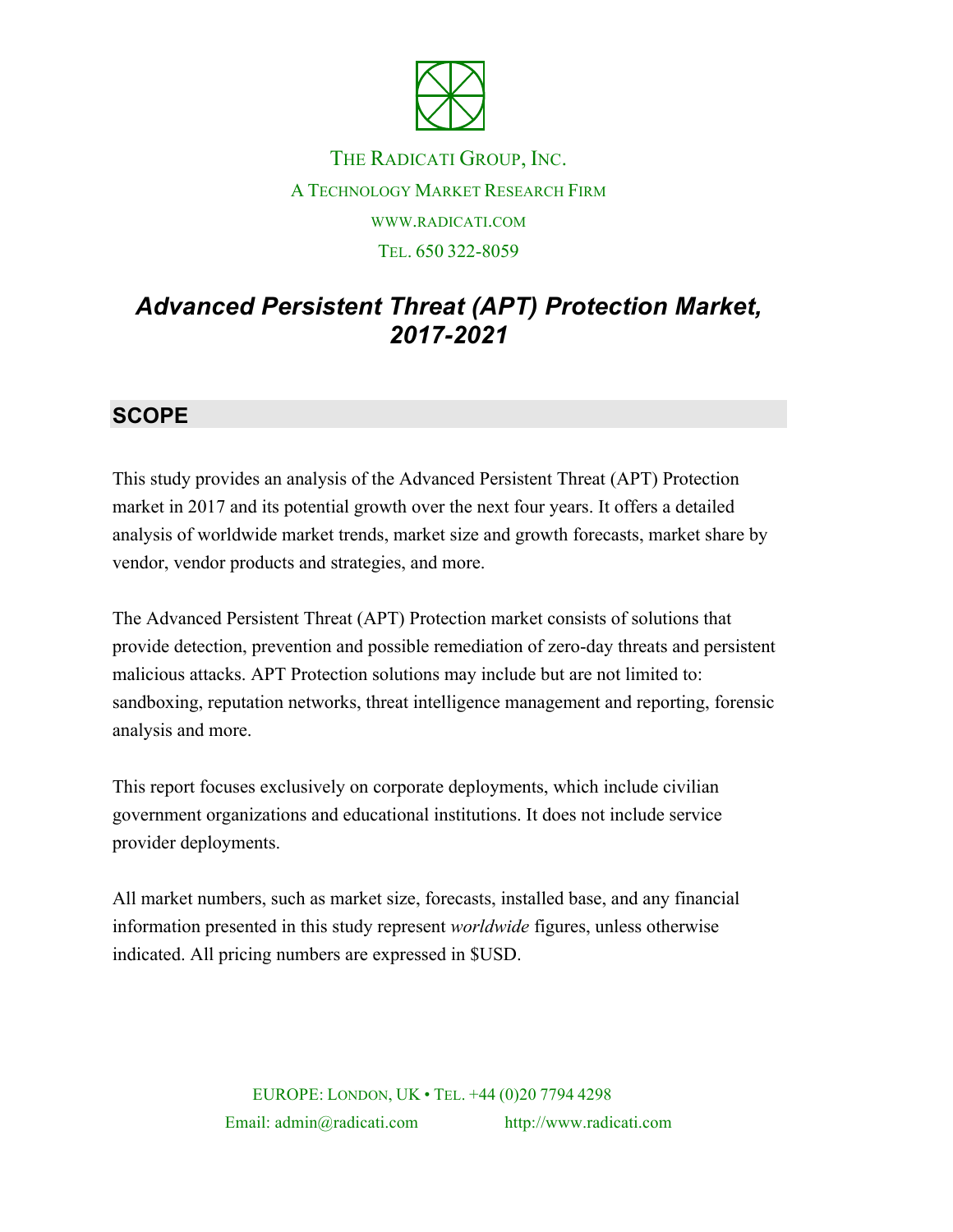### **METHODOLOGY**

The information and analysis in this report are based on primary research conducted by The Radicati Group, Inc. Our proprietary methodology combines information derived from three principal sources:

- a. Our Worldwide Database which tracks user population, seat count, enterprise adoption and IT use from 1993 onwards.
- b. Surveys conducted on an on-going basis in all market areas which we cover.
- c. Market share, revenue, sales and customer demand information derived from vendor briefings.

Forecasts are based on historical information as well as our in-depth knowledge of market conditions and how we believe markets will evolve over time.

Finally, secondary research sources have also been used, where appropriate, to crosscheck all the information we collect. These include company annual reports and other financial disclosures, industry trade association material, published government statistics and other published sources.

Our research processes and methodologies are proprietary and confidential.

#### **EXECUTIVE SUMMARY**

- Advanced Persistent Threat (APT) Protection solutions are a set of integrated solutions for the detection, prevention and possible remediation of zero-day threats and persistent malicious attacks. APT solutions may include but are not limited to: sandboxing, reputation networks, threat intelligence management and reporting, forensic analysis and more.
- Web access and email continue to be the most prevalent methods through which APT attacks can enter an organization. While many security solutions focus on network level APT attacks, the most prevalent and successful attacks tend to come through applications, such as email and web access. Therefore, it is essential for vendors to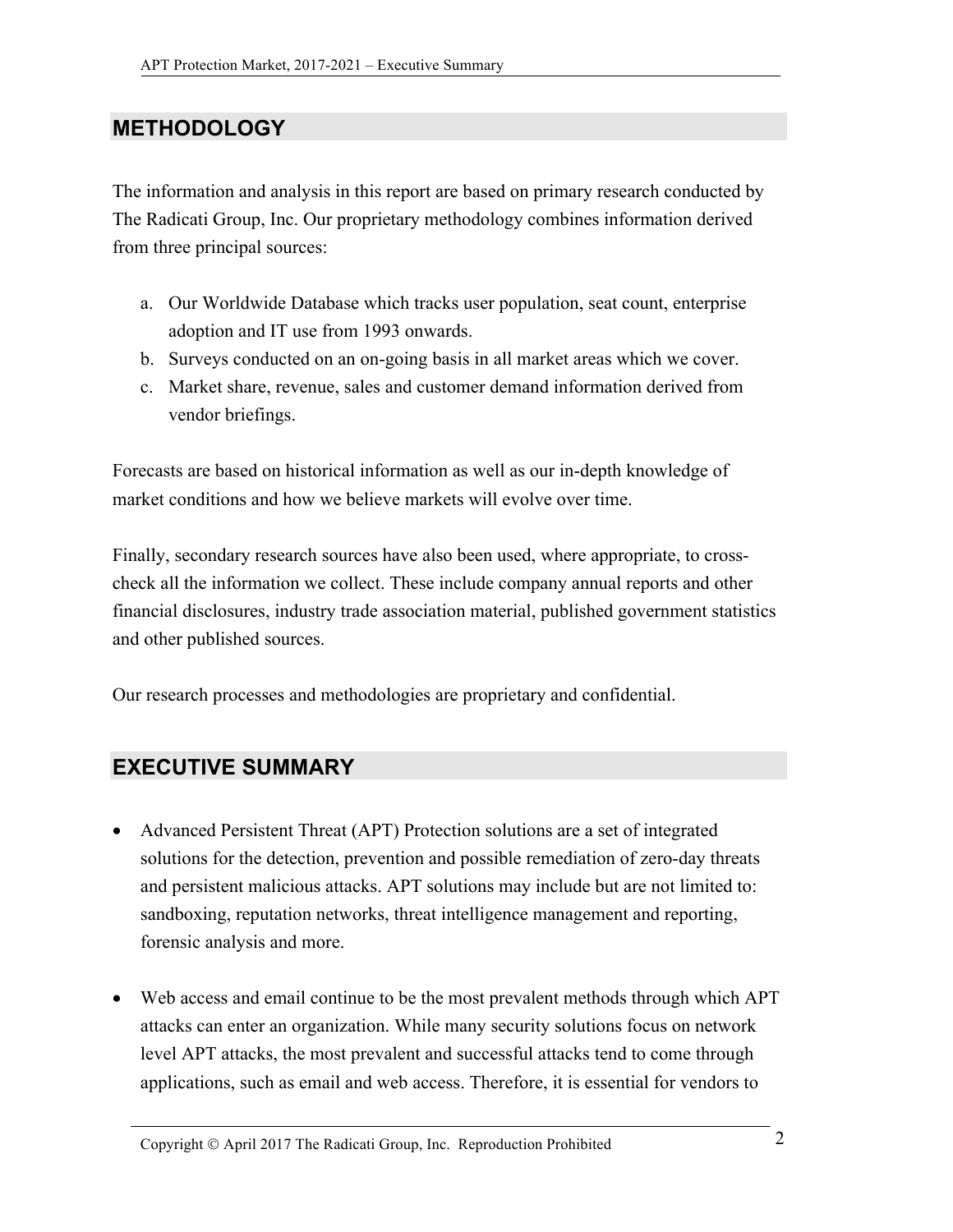provide solutions that can intelligently identify and correlate information about a potential attack across multiple sources and channels.

- Threats are also becoming more targeted and personal. Blended attacks which present users with some information they recognize and request that they connect to a site to input more information are becoming more prevalent and highly successful. The user is typically totally unaware of the attack and can simply serve as a pass through allowing a threat to spread through an entire organization's network.
- APTs are very difficult to detect and remove as they will not obviously appear to be malware and may be planted very deeply into an organization's computing systems. In addition, the designers and initiators of the APT will consistently monitor and guide its activities by changing its code to evade detection and morph into an everchanging set of behaviors. Typically, an organization that has been infiltrated will not even be aware of it and may only become aware at a much later time through monitoring of outbound communication activity, or through log analysis via Security Information and Event Management (SIEM) tools.
- Sandboxing is no longer enough and most vendors recognize that while sandboxing is a key element of an APT solution, it alone cannot be considered sufficient APT Protection. Sandboxing needs to fully integrate with a network-wide threat intelligence service in order to help collect, correlate and distribute threat information across all network and computing resources.
- The worldwide market for APT Protection solutions continues to show strong growth, as security concerns grow and organizations of all sizes decide to invest in more sophisticated protection solutions. The total market revenue for APT Protection solutions is expected to grow from over \$3.2 billion in 2017, to over \$7.5 billion by 2021.